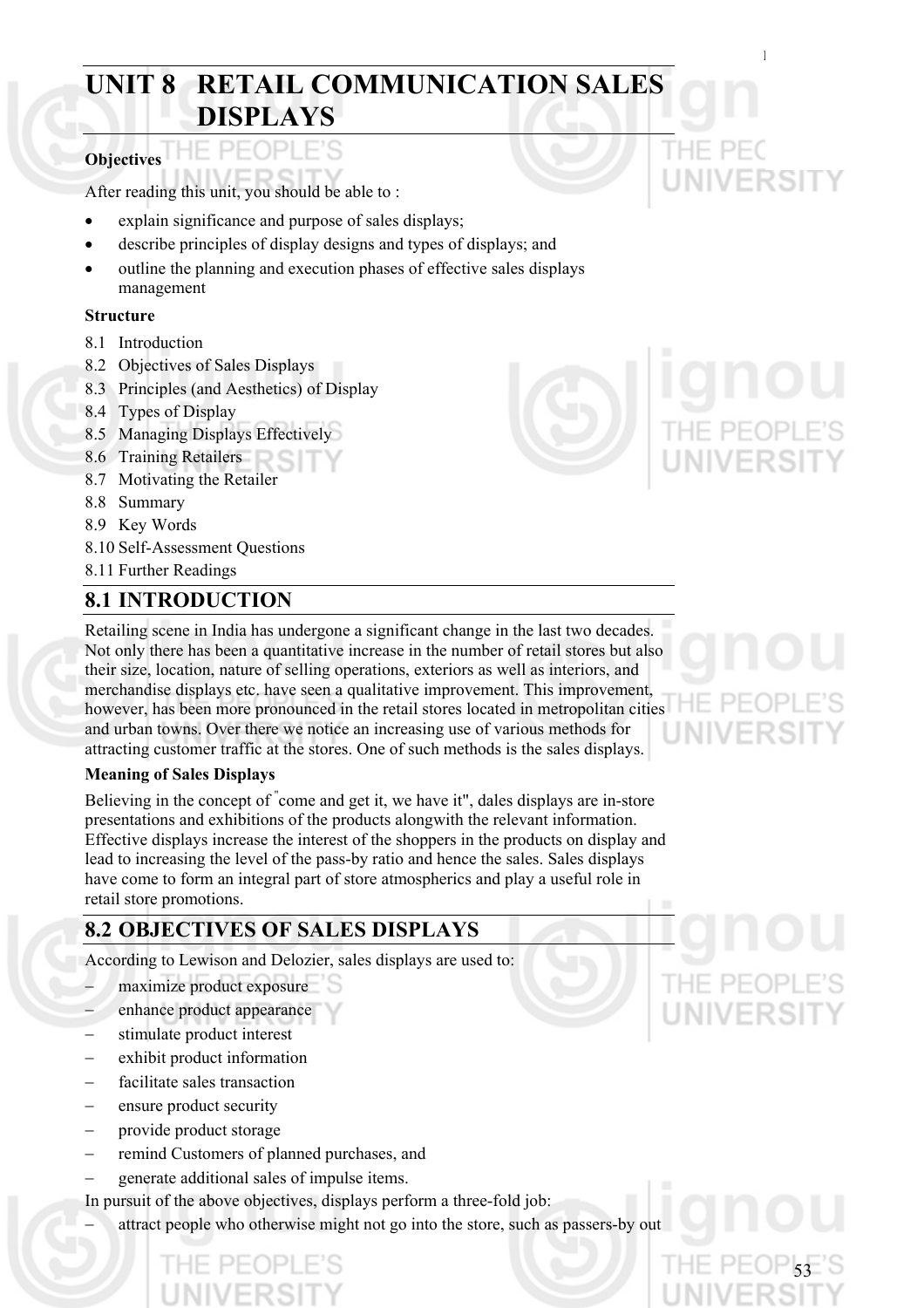Selling Skills: window shopping, to come inside,  $\begin{pmatrix} \zeta \\ \zeta \end{pmatrix}$ 

after they are inside the store, whether they came in to buy or just to look, expose them to buying suggestions by counter displays and literature, and

those who come in to buy something, induce them. to buy a larger supply by smart packaging or display, or to buy additional products.

The power of sales displays in accomplishing the above objectives can be felt by visiting retail stores say Bata, Raymond's, Intershoppe, Akbarally's, Flury's, Benetton, Singer' s Kitchen Collection, Usha-Shriram, Titan Watches and Ceat Shoppe to name a few.

In short, sales displays project a retail outlet, as well as a product's personality, create store atmospherics, stimulate desire to buy, trigger moods and act as silent sales people.

## **8.3 PRINCIPLES (AND AESTHETICS) OF DISPLAY**

Effective displays result from the use of both the design principles as well as the creative and artistic talents of the designers. Some of the important design principles (see Figure 1) are discussed below:



Figure 1: Basic Principles of Design

**Principle of Unity** means that the various elements of display (such as merchandise, display materials, signs, accessories, etc.) appear unified and be seen as a whole and complete unit.

**Principles of Balance** means a harmony among the components of and items on display. Balance may be formal or informal. Formal balance believes in symmetry, that is, same weight, height or number of items on both the left and right sides of window display. Informal displays aim at being novel and <sup>e</sup>xtra-ordinarily attractive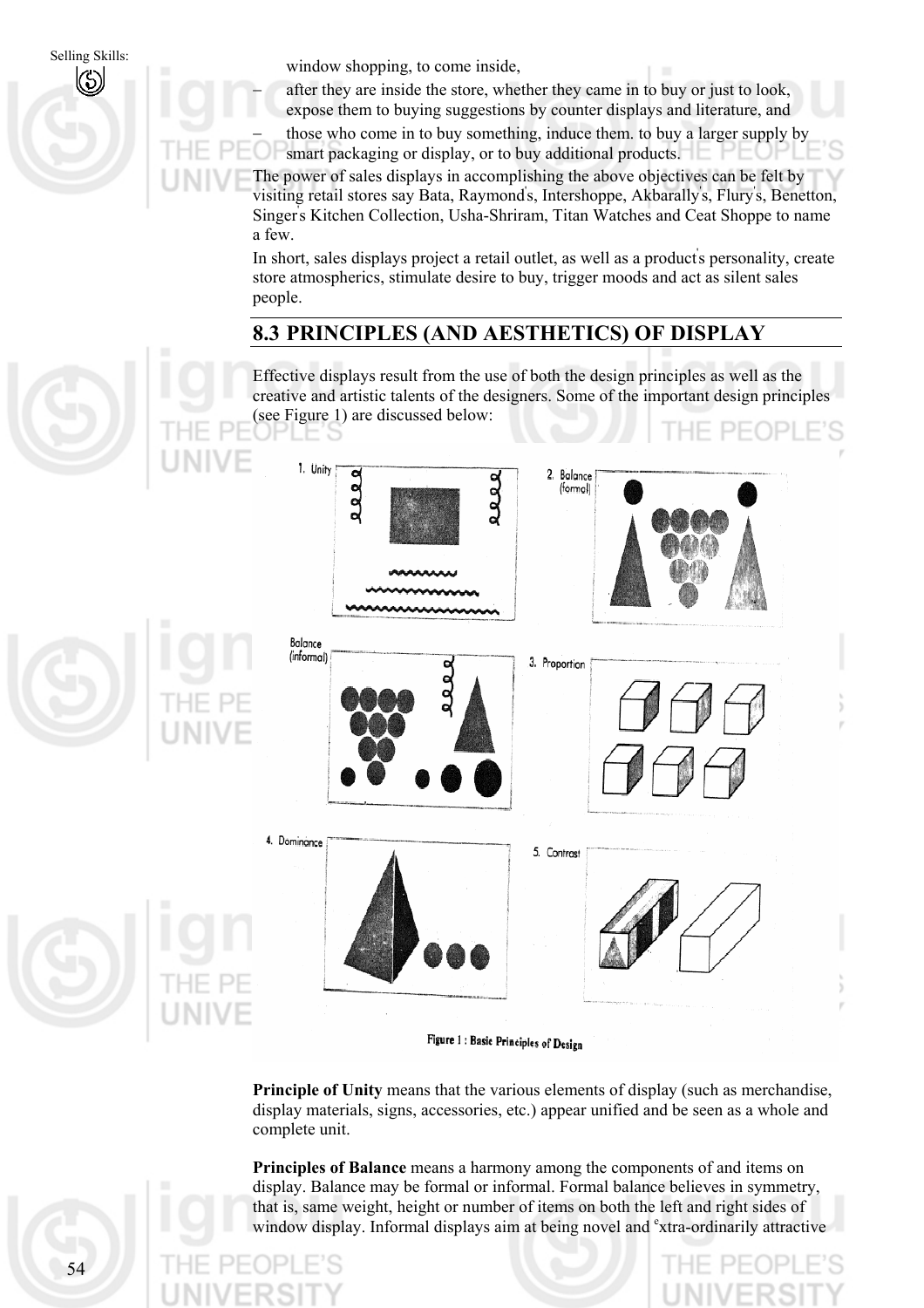$\vdash\vdash\mathsf{P}\mathsf{P}$  (

INIVERS

**Principle of Proportion** concerns with the relative sizes of the various objects of displays. It involves the positioning of objects in a certain pattern' Popular display patterns are: the step, fan pyramid and zigzag (see Figure 2)



Figure 2 : Display Patterns

**Principle of Dominance** means dominating the display scene/space by using specially made products/packs of size much larger than the original size, or dominating with the use of unusual special effects as attention arresters/crowd pullers.

Use of giant Easter eggs in the show window of Flury's at Calcutta, of snakes and ladder game at Raymond' s and placing of chotiwala person at a restaurant in Rishikesh near Haridwar are some examples of displays based mainly on this principle. PEOPLE'S

**Principle of Contrast** concerns with focusing on a product by stressing on the contract, such as, displaying a light shaded product in dark shade background, a small cute offering against the giant size product in the background, using contrasting colours of lights, etc.

#### **Activity A**

Visit the major shopping centre of your town and study the retail stores located there in terms of:

- a) size of stores using show windows
- b) type and brands of products on display;



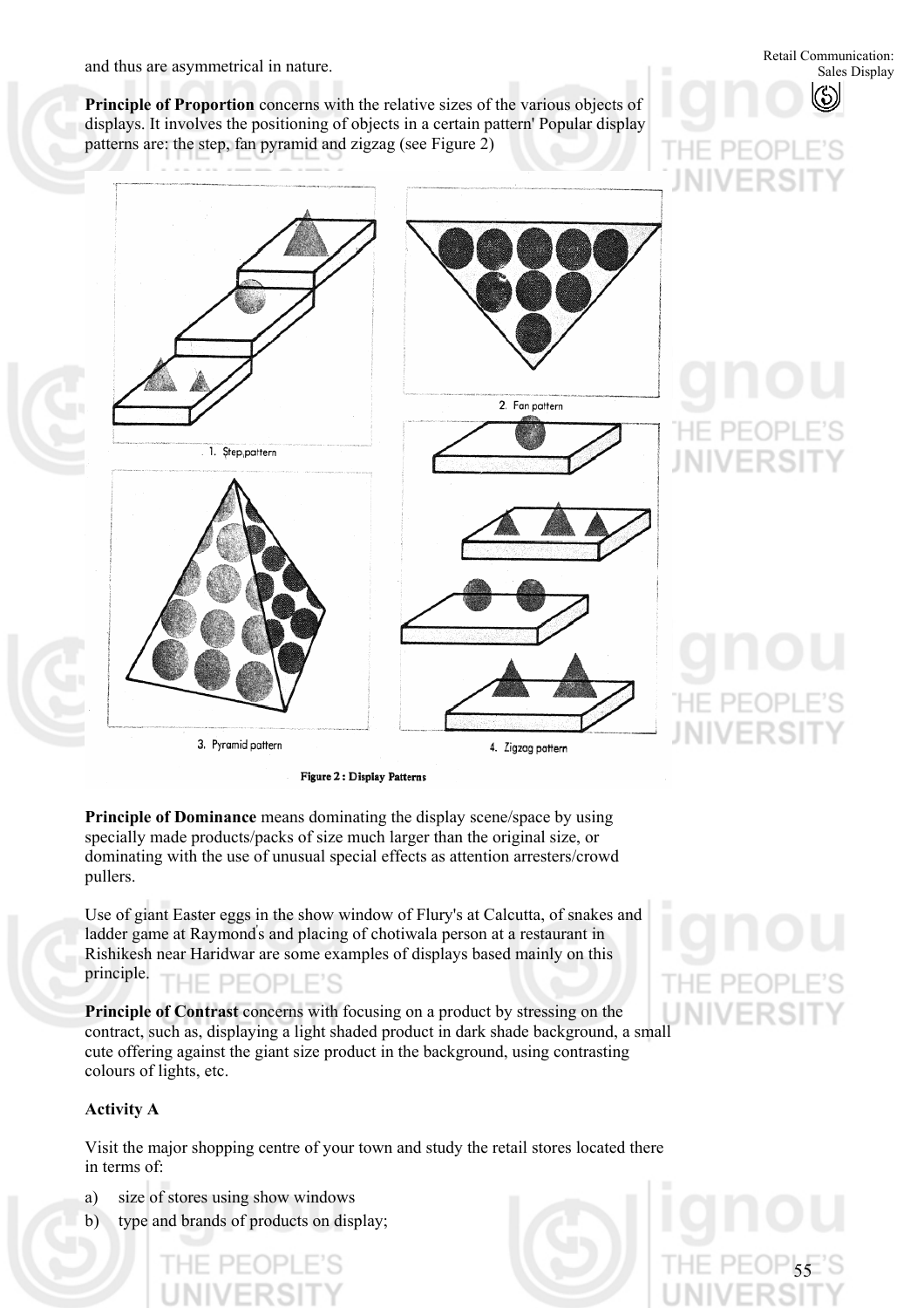Selling Skills:<br>  $\binom{c}{b}$ 

- type of material used for making the displays attractive; and
- d) the major principle of display used in the show window.

…………………………………………………………………………………… ……………………………………………………………………………………

b) c) d) …………………………………………………………………………………… …………………………………………………………………………………… …………………………………………………………………………………… …………………………………………………………………………………… …………………………………………………………………………………… …………………………………………………………………………………… …………………………………………………………………………………… …………………………………………………………………………………… …………………………………………………………………………………… ……………………………………………………………………………………

# **8.4 TYPES F DISPLAY**

a<sup>)</sup>

As has already been stated, good displays act as powerful traffic builders and result in raising the store sales. Going by the increase in competition at the market place and the felt need of each retailer to attract more shoppers to its store, the question facing them today is not whether to use displays or not but how to use displays effectively. Blending creativity with principles of display designs, nature of product and specific market needs, has resulted in the creation of impact making sales displays which can be broadly classified into the following types. Before gaining familiarity with the different types of displays it will be desirable to remember. that a creative retailer for gaining the unique display edge may make use of a combination of some or many of the display types discussed below.

- **1. Assortment Display:** In this type of display a retailer puts on display a wide variety of merchandise for the customer. This display is organized in two ways open and closed. The open display provides an opportunity to the customer to feel or try the product. Self service stores, Super Bazars, Kendriya phandars and ready-to-wear garment stores commonly use open displays.
	- The closed displays, on the other hand, keep the products within the glass windows or pre-packaged form. Counter service retail stores and those stores that sell expensive items (say jewellery) or fragile products generally use closed displays.
- **2. Theme Displays:** These displays work on the principle of unifying the merchandise on display around a common theme or event, and accordingly call for the creation of appropriate mood or atmosphere in the store. These displays aim at enhancing customer enjoyment while involving him more deeply in the merchandise and the event. The theme may relate to national, international or local event, a season, festival or even could be internal to the store. Some popular themes include Republic, Independence and 2nd October Days at Khadi Gramudyog, New Year, Christmas, Easter, Diwali, Pooja and even off-season sale themes at other stores. Bridal themes at saree shops, holidays themes at travel agency firms, school opening themes at shoe. stores, etc. are some more examples of theme displays.

Bata, probably, was among the first to introduce the theme displays, initially for their range of footwear, and now for their whole host of accessories. Imagination can perhaps be the limiting factor to such creative theme displays one comes across now. For instance, once around Christmas Raymond' s had a window display depicting the story of three kings and the shepherds with the underlying aim to display Raymond' s blankets which were used as coats by the shepherds. Similarly, Intershoppe played on the "denim magic" theme - even dressing windows in denim blue to sell its range of jeans and jean accessories. Renowned beautician Shahnaz Hussain projects the ethnic image to promote her herbal

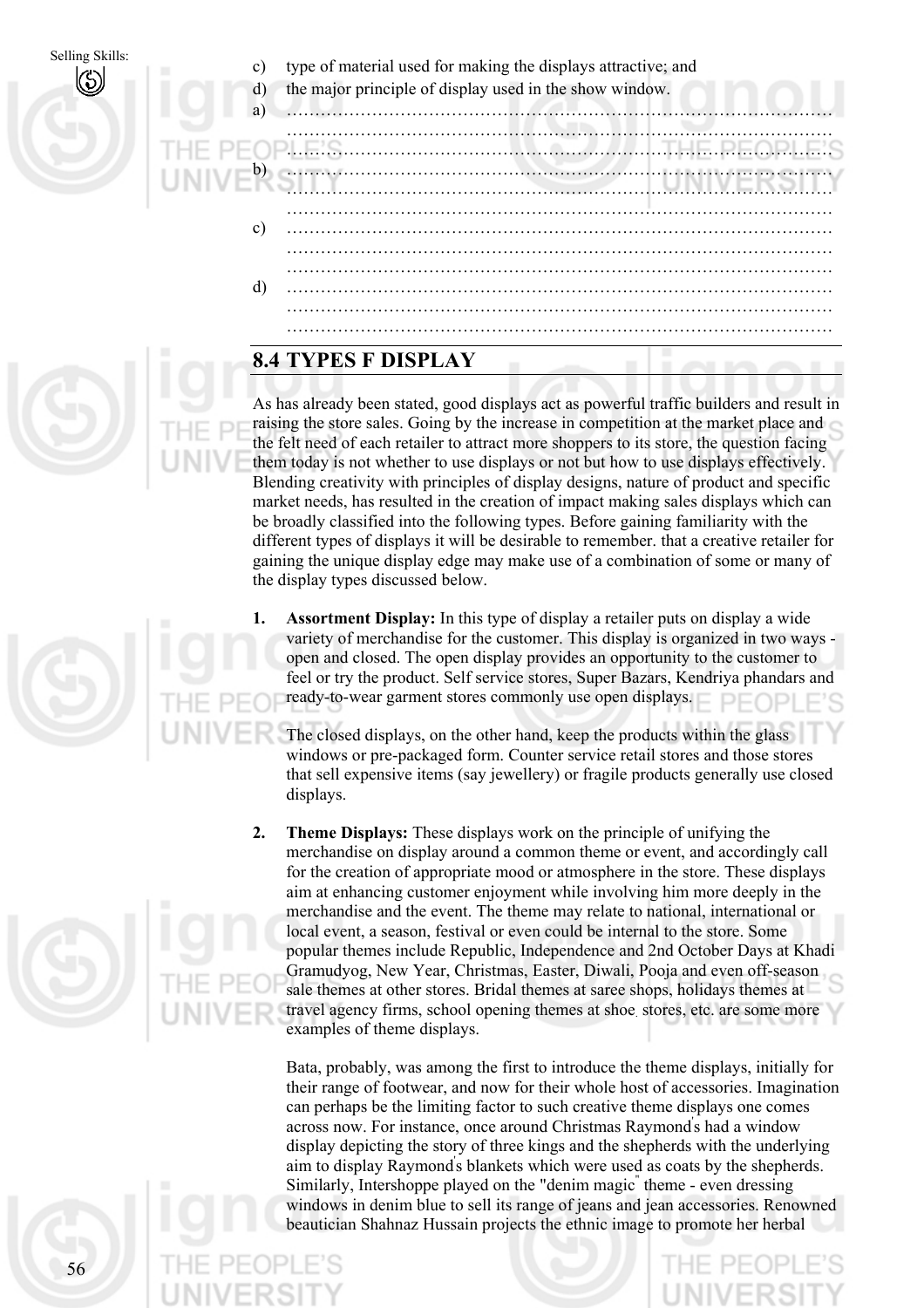range of cosmetics at her Saloons in India and abroad.

- **3. Life-Style Displays:** Using the market segmentation approach life-style displays are used by retail stores focusing on the activities, interests and attitudes of a segment of customers. The purpose is to make the retail store appear homely for the target customer and give him the feeling that he has come to the right place for shopping. Benzer, Sheetal, Roopam and FUs garment stores, Usha-Shriram household furniture and items represent some examples of these displays.
- **4. Coordinated or Ensemble Displays:** Using the approach of suggestive. selling, in this type of display generally a mannequin is dressed in matching say combination of shoes, socks, pants or short, shirt or T-shirt, sports jacket and even tennis racket and bags as at Bata's, "Power" range stores or Raymond's shops. The customers are thus provided with the ease to buy related Raymond's items in one department or place instead of going over to different departments or stores. Ensemble displays focus on selling a concept rather than just a product.
- **5. Unit Displays:** Unlike the related displays, the unit displays use merchandise that is identical in size, colour, shape, use etc. for display together as one unit and at one place. Generally the display of knives or spoons in cutlery, shoes, bags, shirts etc. as seen in a good number of stores follows this pattern.
- **6. Classification Dominance Displays** : This type of display focuses on exhibiting a large variety of width and depth of the product lines carried by the store. This is organized on product basis which are put in vertical order for displays on the walls, on the selling floor or sometimes all over.
- **7. Rack Displays:** These are mainly used by clothing and household goods retailers for neatly hanging or presenting the 'products. A variety of vertical chrome or steel tubing racks in circular and side wards shapes as well as mobiles are used for display.

**Cut Cases and Dump Bins** also find use as inexpensive and effective displays. Used at wholesale and large discount sale stores, merchandise is left open in these cases and bins for providing ease of handling to shoppers.

Some other complementary materials that aid in making sales displays attractive include window streamers, stickers, posters, hangers, counter cards, dummy cartons and balloons.

**8. Videotape Displays:** An interesting development in retailing in the developed countries is the growing use of audio-visual merchandising. These displays use technology to " speak" to and show shoppers the available merchandise. These pre-recorded audio/video devices include " shelf talkers" and " rear screen projections" thus adding anew dimension to products needing demonstration.

#### **Activity B**

During your visit to the major shopping centre of your town in addition to gathering data already listed in Activity A, analyse the retail displays in terms of:

………………………………………………………………………………………… ………………………………………………………………………………………… …………………………………………………………………………………………

- a) type(s) of display used
- b) nature of product and type of display used
- c) power of displays used to attract the window-shoppers and passers-by
- d) unique features of the displays liked most by you.

# **8.5 MANAGING DISPLAYS EFFECTIVELY**

In order to get maximum advantage from sales displays it is necessary that these be organized and managed effectively. ' The process of display management can be divided into two phases:



Retail Communication:

Sales Display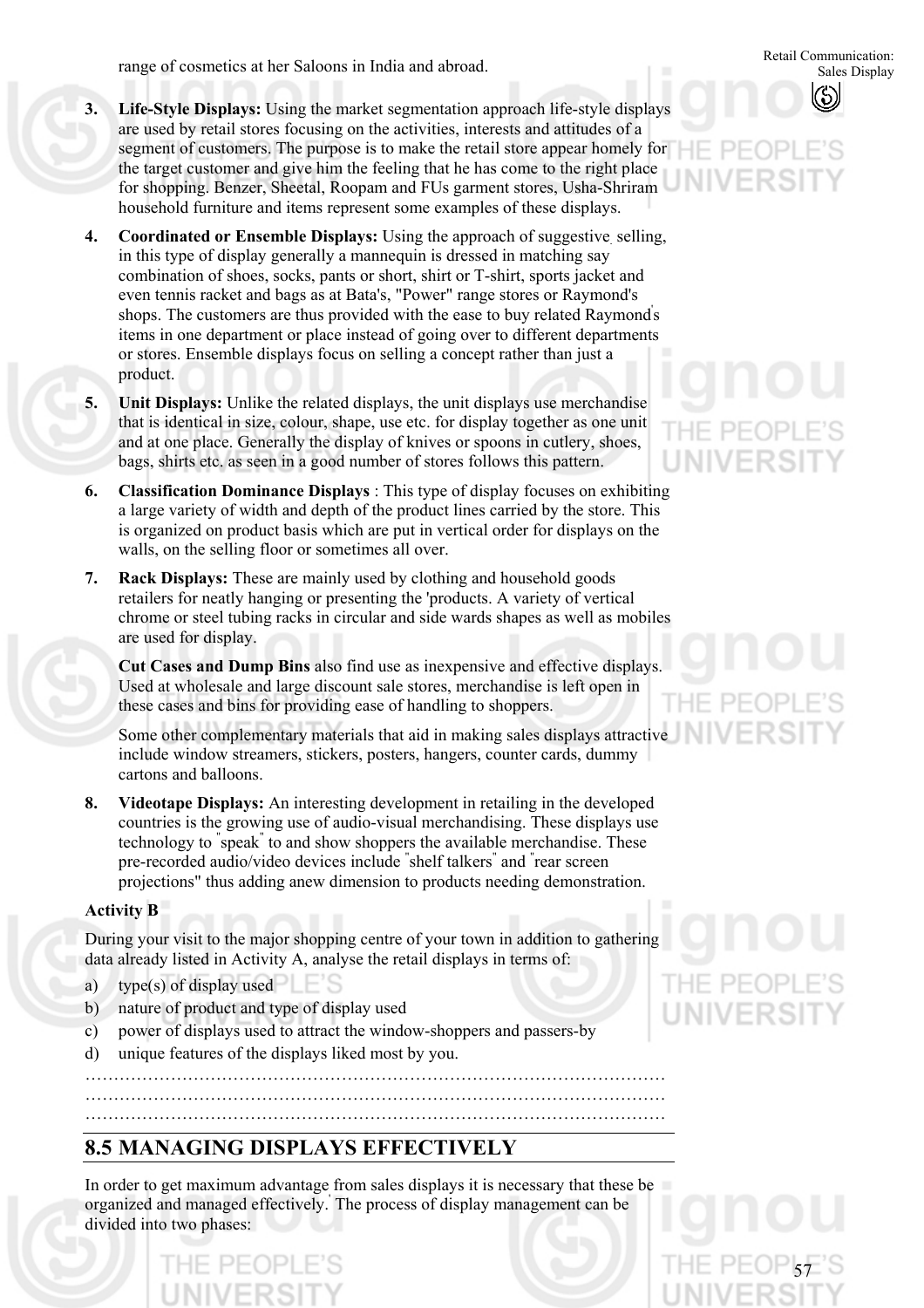58

Selling Skills:<br>1) planning of sales displays, and<br>1) planning of sales displays, and

2) execution of sales displays.

#### **Planning of Sales Displays**

The planning phase of sales-displays covers dimensions such as :

- − optimal use of display space
- use of cost-effective fixtures for display which provide maximum exposure to the merchandise
- type and pattern of displays to be used and their suitability with both the available store space as well as store layout ; and
- − cost and frequency of change of displays in the retail store.

#### **Execution of Sales Displays**

This phase of display management includes:

- ensuring adequate stock of merchandise to be displayed as well as in inventory
- earmarking area and allocation of speck space of different displays and fixtures − checking the quality and features of the display fixtures procured for use in

displays

- attending to display related aspects such as store name board, store front, display window size, style and colour of display signs to be used, and display window lighting and atmospherics including floors, walls, ceilings, ventilation, cooling, heating etc.
- − organizing men and materials for the display including selection of outside experts, if any, and coordination with other employees of the store
- − instructing store staff on handling of displays and merchandise, and arranging for timely advertising and publicity of the store.
- − Ovid Riso in his-edited book "Sales Promotion Handbook" cites the following requirements for a good product display:'
- 1). It must be easy to set up, and sturdy to stand up well. Should have its own easel or base and not require fastening, tacking or attaching to any other fixture.

2). It should illustrate the product in use if there is the slightest chance if consumer

cannot see at a glance exactly how to use it.

- 3). It should be colourful, well designed and simple.
- 4). It should be informative, including the price.

Given the importance of proper planning and execution, incorporating creativity and innovativeness in sales displays emerge as the primary need in its effective management. It, therefore, requires the use of outside experts as well as search for newer materials to achieve distinctive edge in the product display. The other requirement relates to the frequency at which display designs are changed which in turn is linked to the budget available for this promotional activity. Big budget companies are known to change their displays quite frequently and for this purpose even employ interior decorators and designers and some have an in-home merchandising and display department.

### **Obtaining Retailer's Cooperation**

Sales displays at the retail store can be organized either singly by the store owners or jointly with the manufacturers of the products. The manufacturers sponsored product displays at retail stores carry one more important dimension. This relates to selling of the display scheme to the retailers and obtaining their cooperation for proper usage of display material and scheme.

### **Motivating ' and Training Retailers**

This relates to the zeal with which the retailers support the manufacturer's efforts. In' other words, for maximising results from sales displays, participating retailers need to be convinced of the objectives, and trained as well as motivated to get their utmost cooperation in the conduct of sales displays. The remaining part of this unit covers this aspect.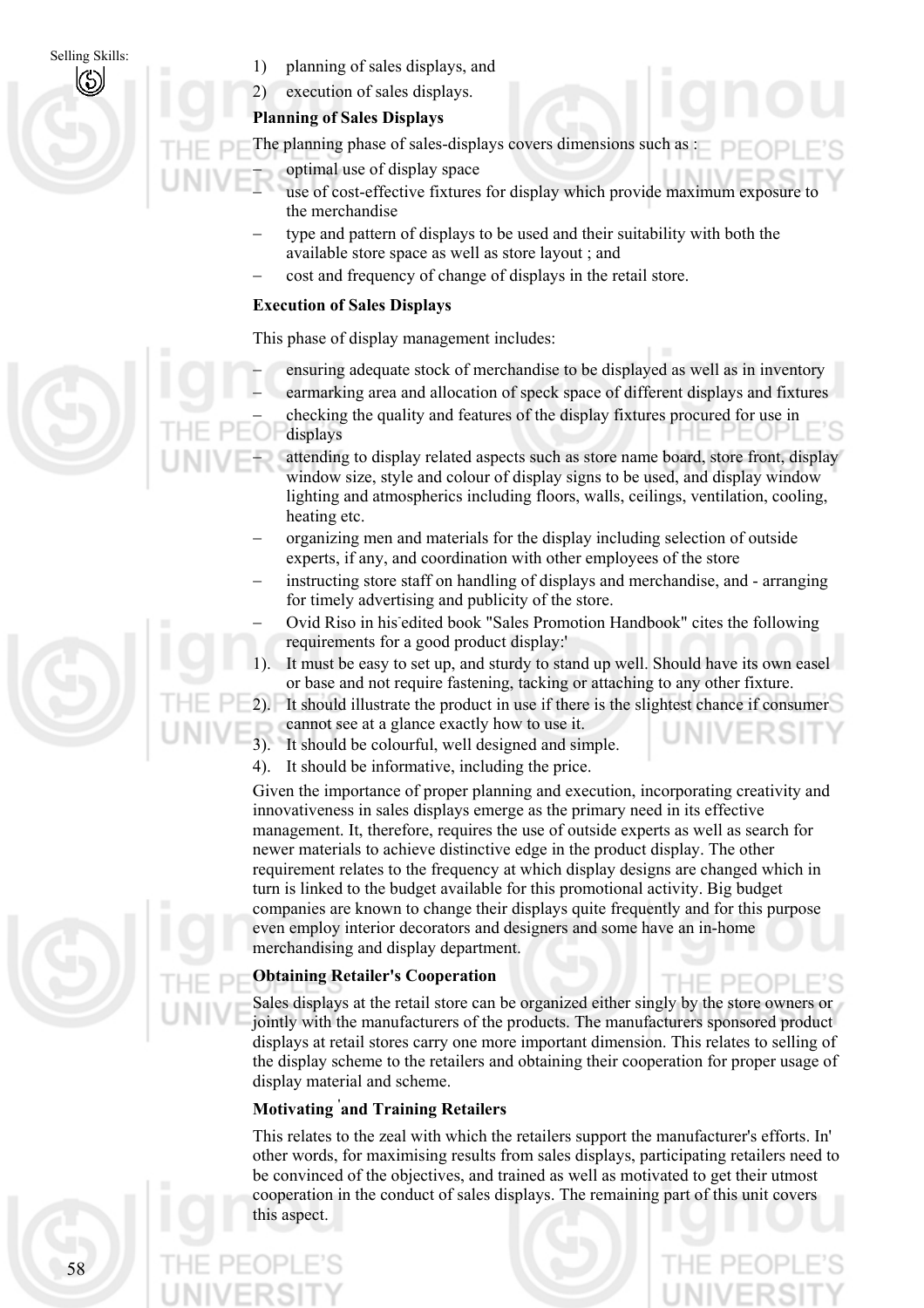# **8.6 TRAINING RETAILERS** Sales Display

With growing competition for the limited display space at the retail store on the one

hand, and rising costs of organizing displays on the other, it is becoming necessary retailers participation with equal enthusiasm. An investigation to the reasons for

It is not unusual to find that not all the display schemes offered by manufacturers get retailers participation with equal enthusiasm. An investigation into the reasons for retailer's poor interest in some of the display schemes pointed out to the following inadequacies:

- unreasonable terms of participation and unattractive rewards ;
- mismatch between display space available at the store and display requirements
- − complicated display fixtures and material ;
- monotonous repetition of old display ideas ;
- non-availability of professional help required for setting up of creative displays;
- unclear instructions regarding use of display material; and
- receipt of incomplete display kits.

In view of the above reasons, it, therefore, becomes necessary to satisfactorily involve retailers in the organization and conduct of sales displays. A beginning, in this regard; should be made by explaining to the retailer and his staff the purpose of' the display and how to make it a success. The latter could be done through personal discussion, supply of printed self-instructional material, provision of do's and don'ts and availability of assistance from interior decorators where needed. In any case, a salesperson's visit to the retail store after the display material has arrived at the store to ensure its completeness as well as for guiding its handling has been found very useful in both reducing material wastage as well as disinterested participation.

#### **A Company Practice**

In order to ensure proper usage of the display material as well as to make retailers promotion conscious, a U.S. Corporation made the following suggestions to its display scheme participating retailers:

- 1). When the display features a general idea, place it in a prominent location where it will be seen by all customers. The space opposite the front door is, incidentally, the preferred position in the whole store.
- 2). A specific item or specific line display should be placed as near as possible to the merchandise described.
- 3). A display offering the merchandise for the consumer to examine should be placed where the customer can touch it.
- 4). All displays should be placed where they can be seen and read by the customer.
- 5). Displays designed to be hung from the ceiling should be hung low enough for the customer to read and look over easily.
- 6). All displays should be placed where they will not conceal merchandise.
- 7). Never place displays where they will have \_ roved back and forth by salesmen when taking care of customers.
- 8). Always place displays in a well-lighted position.

# **8.7 MOTIVATING THE RETAILER**

With a view to motivating retailers to put in their best efforts in the conduct of sales displays, sponsoring organizations encourage them by :

- provision of display goods and fixtures at special subsidised prices
- − cooperative advertising and sales promotion i.e., promoting the retail store as well as the manufacturer's product on cost-sharing basis
- publicity through newsletter as well as keeping the retailer informed of the market movements of the product on display in different markets
- − organization of display contests carrying catchy rewards and effort related

# Retail Communication:

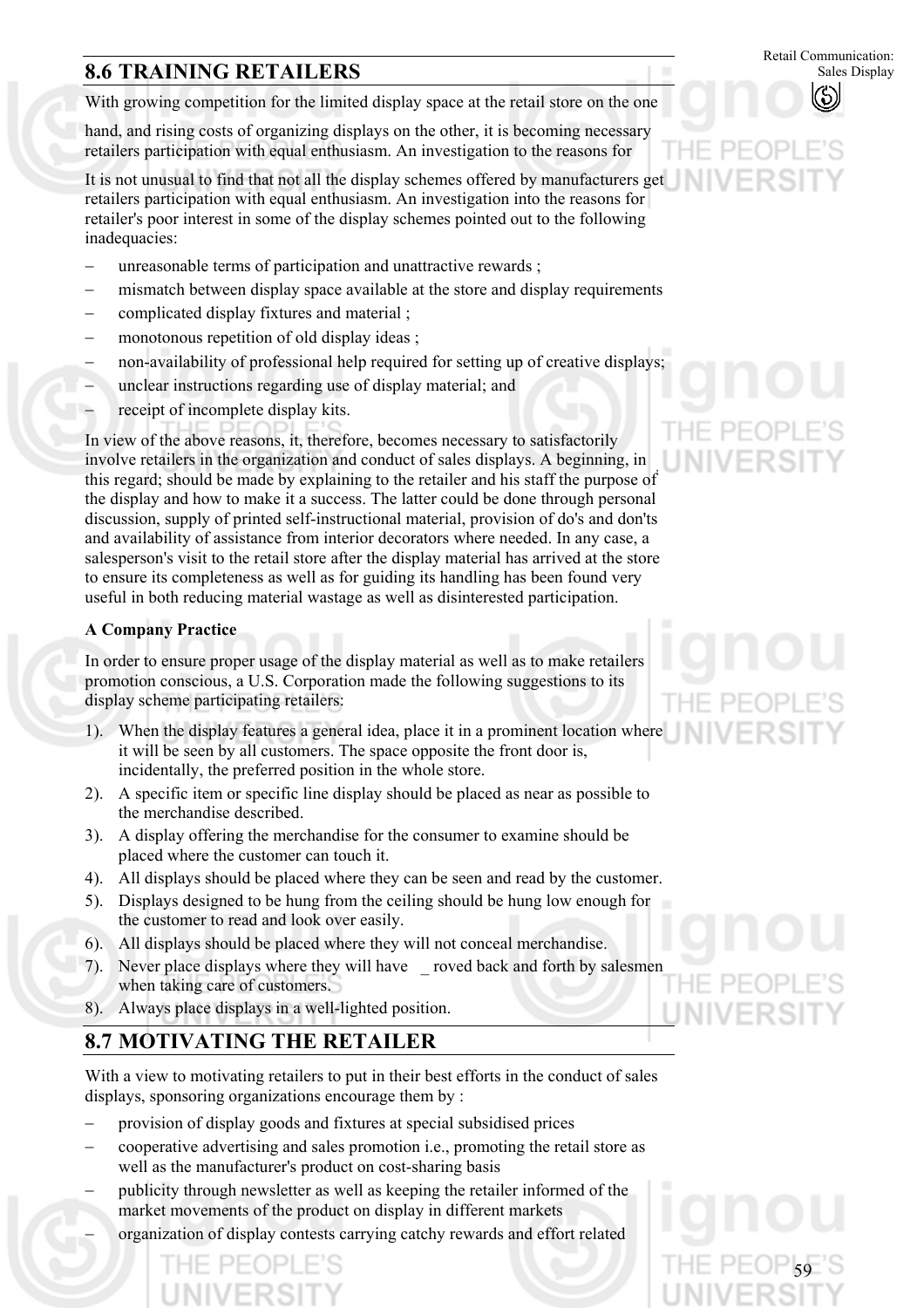Selling Skills: consolation prizes

photoflashing of retailer's displays at work to other retailers

visit of mystery shoppers who assess and award prizes to outstanding retailers.

For example, Food Specialities Limited in India attaches considerable importance to the retail trade. Even much before the trend of hiring display windows had caught on, it embarked on a drive to enrol all high-visibility shelves and counters for displays. The company, generally speaking, offers nearly 25 per cent more money for shelf space than almost any other company. It has also devised a host of retail dispensers hanging net baskets, counter top and floor racks to carry a range of its brands. Likewise, one of the principal factors for the success of brands such as Vicks Vaporub and Gold Cafe in 1988 is attributed to the ability of their sponsors in motivating retailers and hiring out premium display windows.

With the passage of time we find that the art of organizing effective sales displays has been perfected. Quite a few consumer goods companies in India which have been using sales displays almost regularly have developed very comprehensive checklists covering pre-planning steps ; event planning ; design preparation and procurement of aids for displays ; selection and signing of select retailers ; monitoring of display scheme in action ; judging criteria, rewards, follow up and lessons for the future. These checklists also find an outline of the role of the sales force at the various stages of the sales displays.

## **8.8 SUMMARY**

Sales displays have acquired a place of significant importance in modem retailing. These help in both enhancing the store image as well as attracting shoppers to the store. Effective sales displays make use of aesthetic principles and are generally built around a popular theme suiting the market needs of the product. Sound management of sales displays requires an eye for detail on the part of sponsors so far as minute details relating to planning and execution of sales displays are concerned. Retailers• play a critical role in the success of sales displays and hence require careful handling and proper motivation.

# **8.9 KEY WORDS**

**Cut-Case Display :** Inexpensive display, where merchandise is left in its original cartons/cases.

**Dump-Bin Displays :** Case/Bins display which carry a large number of sale items.

**Ensemble Displays:** Display where related or coordinated merchandising is put together.

**Fan Display Arrangement:** Set up vertically, the display arrangement rises from the heavy base and widens drastically as the height increases. Often seen at chocolates, confectionary, and grocery shops. (See Fig. 2.2)

**Merchandising Space :** Space used for keeping items in stocks or inventory, while not on display.

**Merchandising:** Planning and presentation of merchandise and services at places and in quantities that best serve the interest of the customer and the retailer.

**Open Assortment :** Display of merchandise inviting access to the customer to feel or try them.

**Pyramid Display Arrangement :** Display arrangement in the shape of a three dimensional pyramid, with each side presenting an attractive triangle (see Fig. 2.3).

**Rack Display :**Displays of merchandise on racks generally used by textile retail stores.

**Scrambled Merchandising :** A wide variety unrelated to additions to the retail store's original business merchandise.

**Selling Space:** Space in the store earmarked for displaying merchandise, interactions between sales personnel and customers, space of demonstrations, etc.